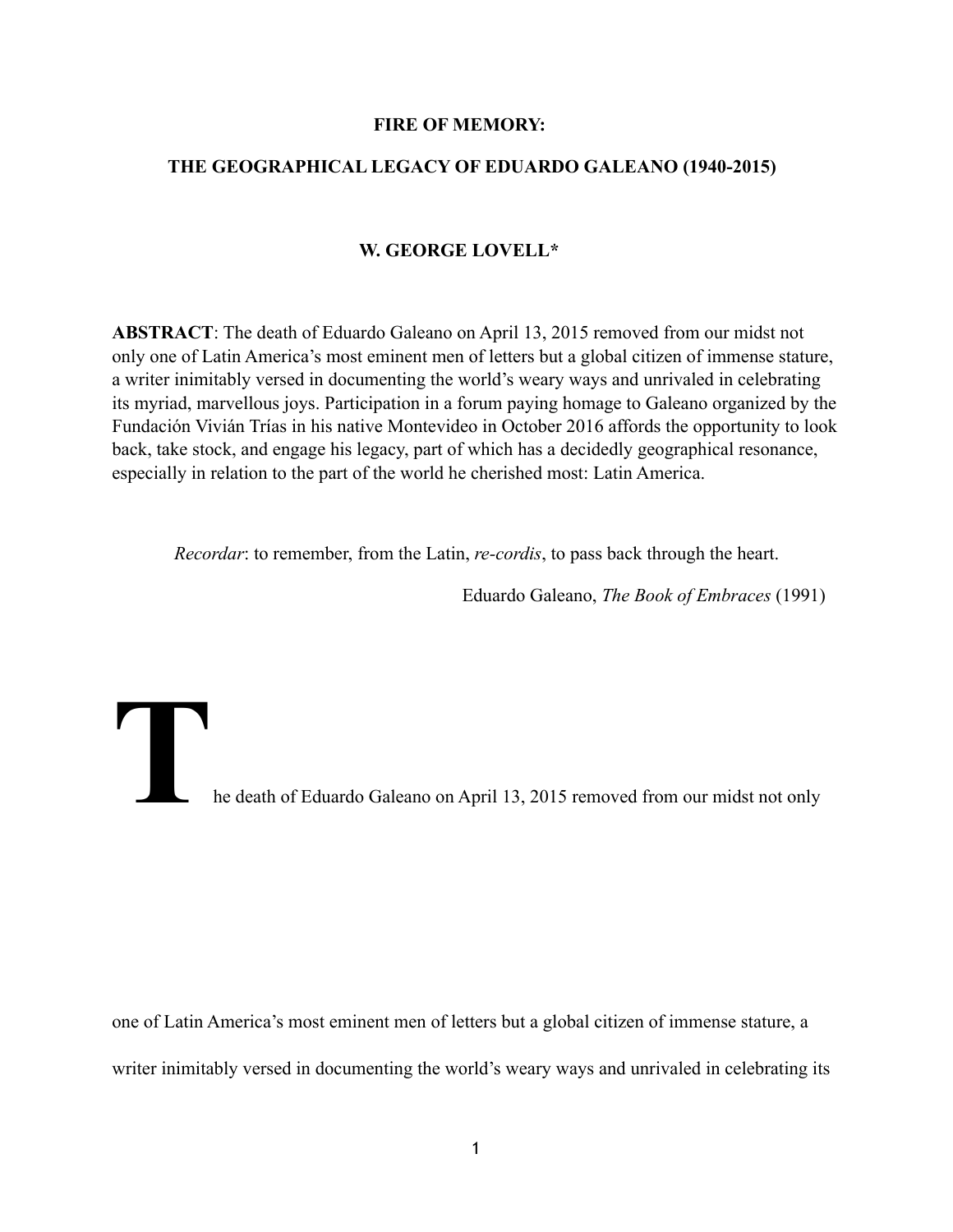<span id="page-1-2"></span>myriad, marvellous joys. He held true to a "fugitive faith," not in any deity but in humanity itself, above all else its subversive inclination to thrive even in the face of dire adversity. "Courage is born of fear, certainty of doubt," wrote the Uruguayan maestro. "We are the sum of our efforts to change who we are.["1](#page-1-0) He confronted terminal illness stoically, but it wore him down, in the end keeping him close to home in Montevideo and curtailing his often far-flung travels, including being unable to come to Canada, where he had been nominated to receive an honorary degree from Queen's University. "That's the only way I'll get a doctorate," Galeano joked with me once in Cuba, on the occasion of his being awarded one from the University of Havana. "Someone will have to give it to me." An invitation from the Fundación Vivián Trías in Montevideo, requesting that I participate there in a forum paying homage to Galeano, affords me the opportunity to look back, take stock, and engage his legacy, part of which has a decidedly geographical resonance -- especially in relation to the part of the world he cherished most, Latin America. [2](#page-1-1)

# <span id="page-1-3"></span>**Uruguayan Origins and Guatemalan Trajectories**

<span id="page-1-0"></span>[<sup>1</sup>](#page-1-2) From "Celebration of Contradictions/2," in Galeano ([1989] 1991, 126).

<span id="page-1-1"></span>[<sup>2</sup>](#page-1-3) The "Homenaje a Eduardo Galeano" took place in Montevideo on October 27, 2016 at the Fundación Vivián Trías (1922-1980), named after a prominent figure in the Uruguayan Socialist Party whose ideas and writings had a formative influence on Galeano.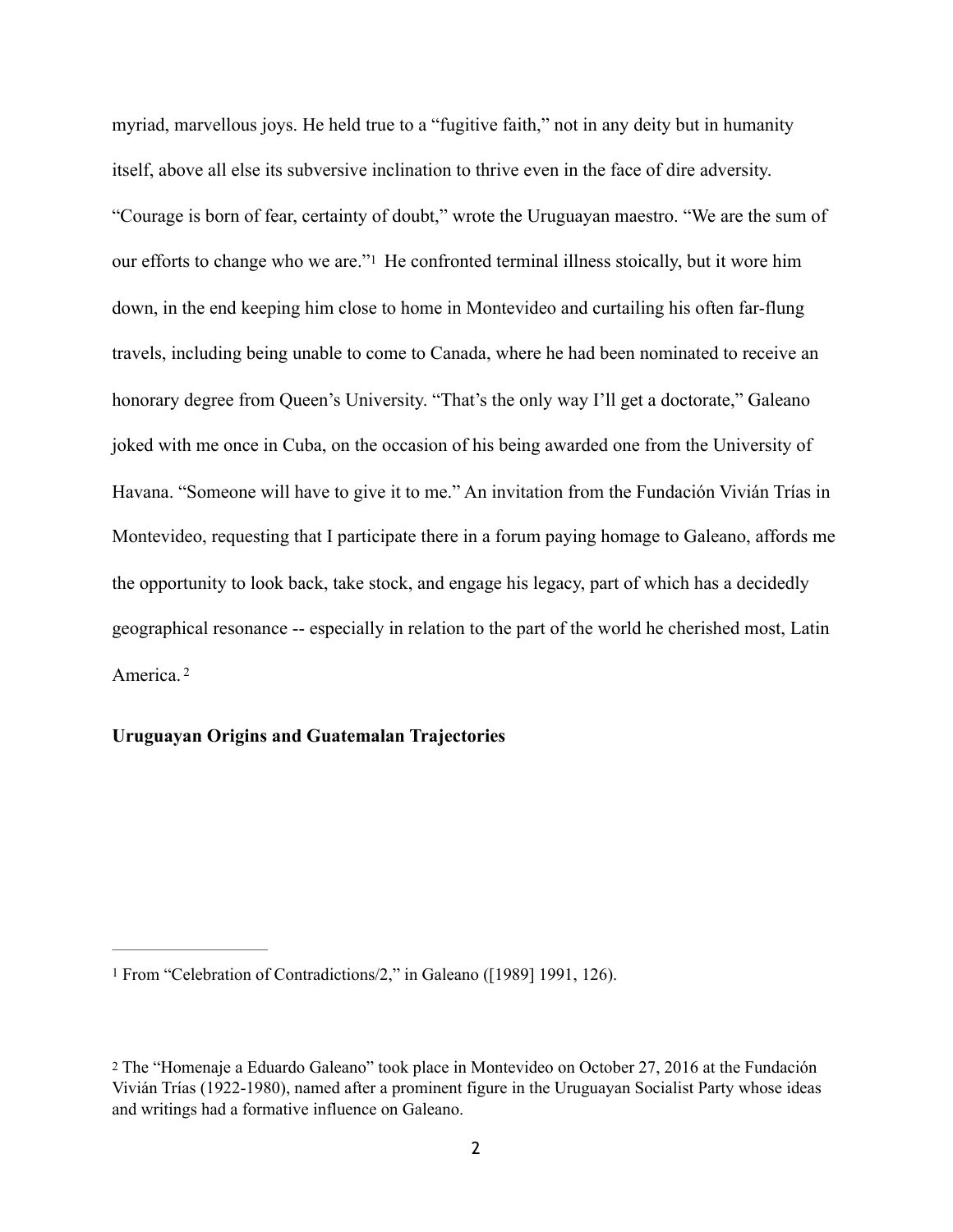# orn September 3, 1940, in Montevideo, Eduardo Hughes Galeano chose to be

identified by his maternal surname as opposed to his paternal one, "Hughes" indicating immigrant Welsh ancestry, "Galeano" Italian roots in Genoa. His formal schooling ended at age fourteen, when -- according to the dustjacket of his book *Guatemala*: *Occupied Country* ([1967] 1969) -- he began earning his keep "as a bill collector, commercial artist, caricaturist, stenographer, bank clerk, and fashion-page artist" before embarking on a career in journalism with the Uruguayan weeklies *El Sol* and *Marcha* and the daily *La Época*. He was in his midtwenties in the mid-1960s when he ventured to the Oriente of Guatemala. There, in the Sierra de las Minas, a mountain chain in the east of the country, a guerrilla insurgency had sprung up, led by junior officers of the national armed forces outraged by the heavy-handedness of their superiors. Idealist insurrection, however, proved no match for the clout of those long in control, whose reaction to any clamor for justice was repression in the extreme. What Galeano experienced living in Guatemala alongside the Fuerzas Armadas Rebeldes scarred and shaped him, for government response to any form of dissent turned out to be a harbinger (the tactic of "disappearance" but one among many) of what was to come in Argentina, Brazil, Chile, Uruguay, and elsewhere in Latin America. Guatemala became a model laboratory for the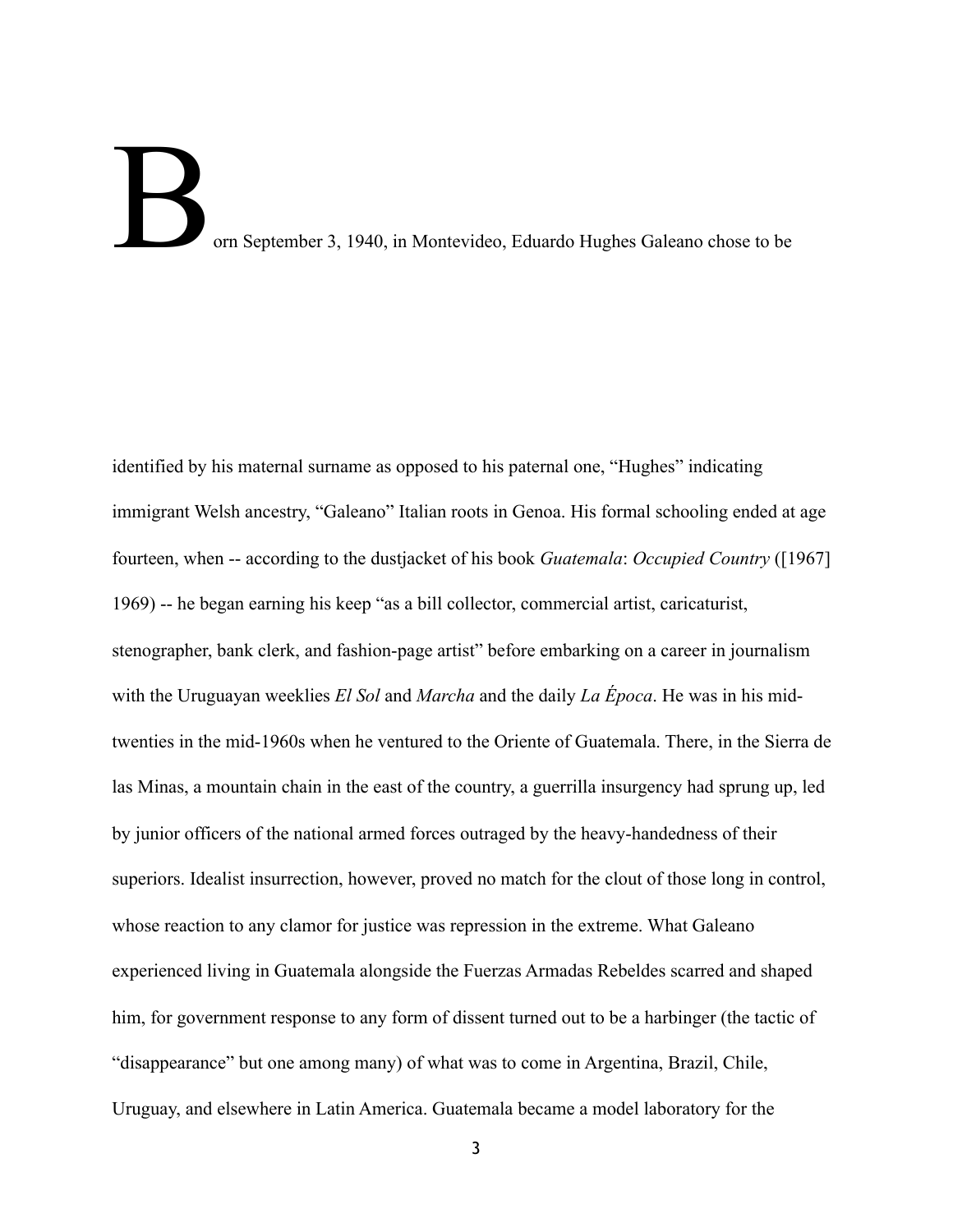continent's military dictatorships to learn from. Galeano the dogged investigative reporter bore witness in *Occupied Country*, Galeano the innovative writer in *Days and Nights of Love and War*  ([1978] 1983), a journal of sorts based on his time in Guatemala, in which his mastery of the literary vignette first became evident. Other countries and other struggles commanded his attention, but Guatemala exerted on him a peculiar, unrelenting hold.

 It was Guatemala that first connected us, and kept us in touch thereafter. My love affair with the country began ten years or so after Galeano's when, in 1974, I found myself drawn not to the Sierra de las Minas but to the Sierra de los Cuchumatanes, a remote highland area in the far northwest adjacent to the border with Mexico. The fate of Maya peoples under Spanish rule in a beautiful but tormented land was the focus of my doctoral research (Lovell [1985] 2015, [1990] 2015). In April 1991, I presented a paper at the Latin American Studies conference in Washington DC, for which Galeano was a keynote speaker. After he had read to an enthralled audience from *The Book of Embraces* ([1989] 1991), I approached him to thank him, clutching a Spanish-language monograph I had written to gift him.

 "This is your book?" he asked, looking at the copy of *Conquista y cambio cultural* (1990) I had handed him.

I nodded. The graphic artist in him was quick to respond. "That's a striking cover," he remarked, alluding to the reproduction of a mural painted on the wall of a Guatemalan church, depicting a Spanish *conquistador* overseeing the labor of his Indian charges.

 The bustle of other aficionados cut short our exchange. I thought that was the last of it, until an envelope with a card in it, dated "Montevideo, end of May, 1991," arrived in my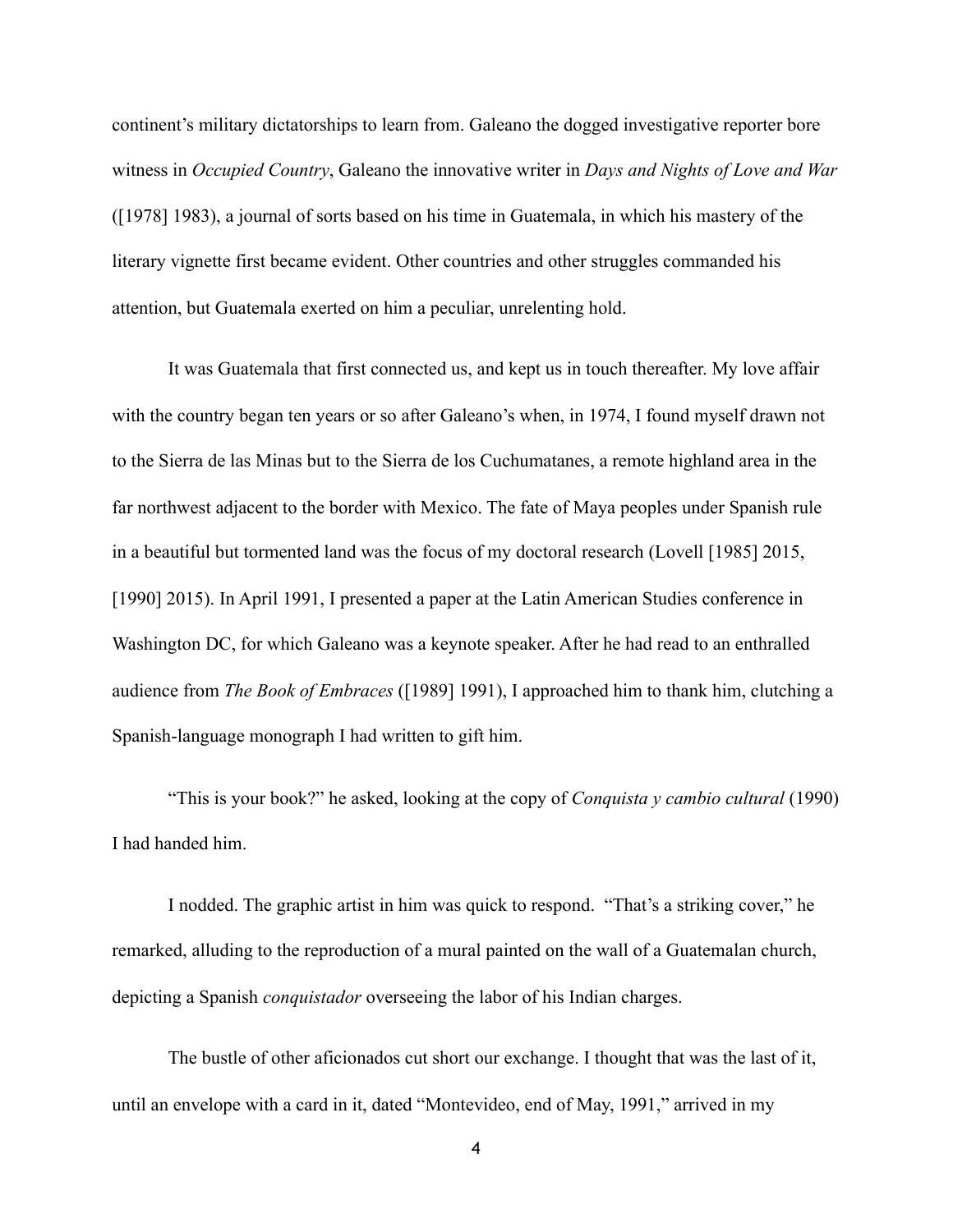university mailbox. The card reads: "Dear George: Better late than never, I hereby send my gratitude for your work, words that have inspired me throughout my trip and that are with me now. Abrazos, Eduardo."

 Handwritten on a scrap of parchment paper, emblazoned with a red god-like figure, that card was the first of many such missives sent from Montevideo in the years that followed, all of them playfully illustrated and signed off with an iconic pig -- a flower in its mouth.

#### **The Queen's Connection**

I<sub>n</sub> 1992, to mark the anniversary of a fateful intrusion, the fall issue of the *Queen's* 

*Quarterly* was dedicated to "America and Europe: 500 Years after Columbus." As guest editor, I requested Galeano's permission to highlight some of his trademark vignettes, along with contributions from a host of other Latin American and Latin Americanist luminaries. He was quite taken by the outcome. Among a dozen or so contributors were two eminent CLAG-istas, Karl W. Butzer (1934-2106) and James J. Parsons (1915-1997). Butzer (1992) urged that the Columbus landfall, and its ongoing legacy, be engaged as an opportunity for meaningful reflection, not mindless recrimination. Adorning the cover of the journal is an image of a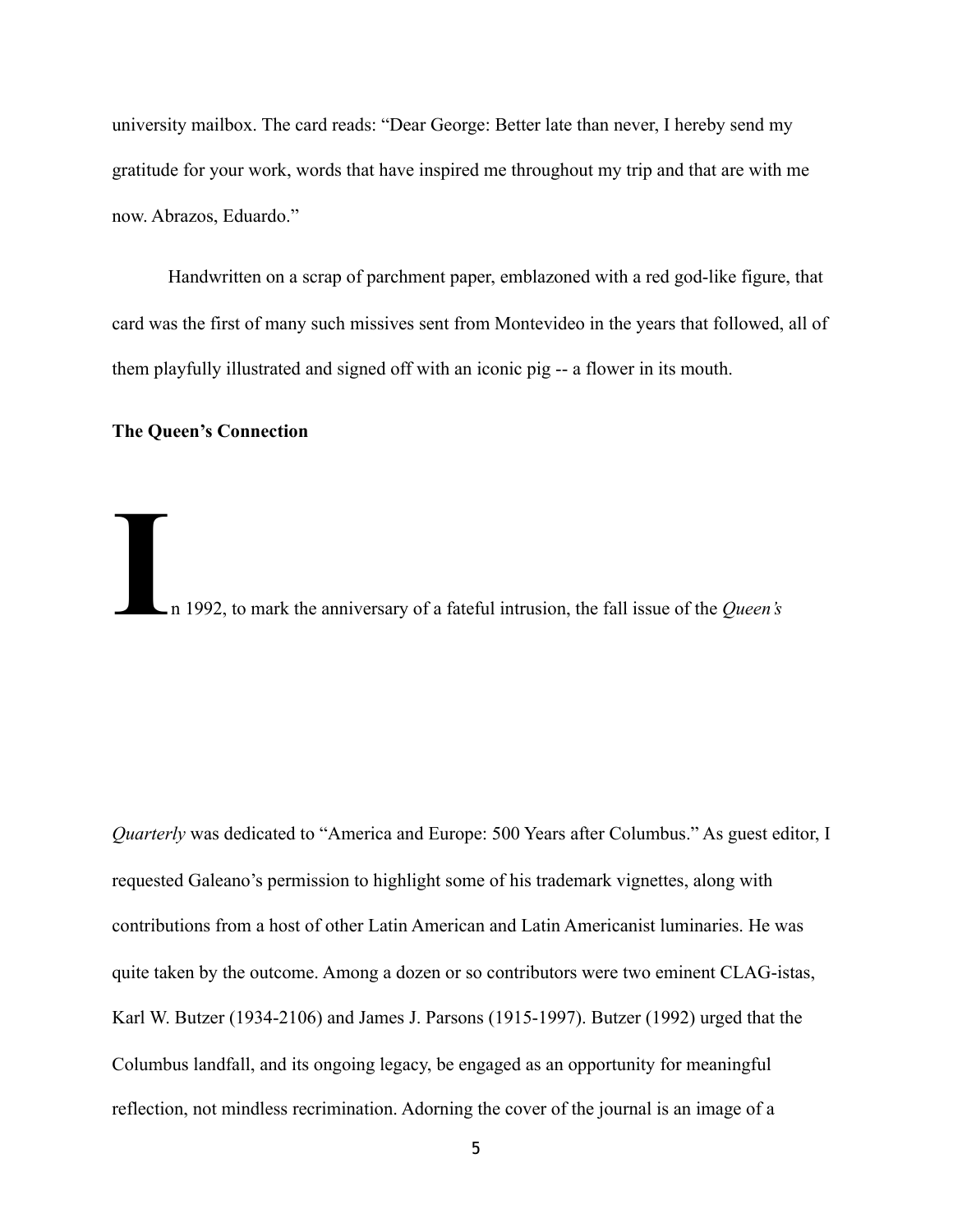magnolia, its beauty a complement to the ode Parsons (1992) wrought in praise of "Southern Blooms: Latin America and the World of Flowers," one of Galeano's favorites.

 By then I had been teaching at Queen's for thirteen years, requiring students in the courses I offered on the geography of Latin America read standard regional texts. Then I hit on the idea of incorporating Galeano into student reading fare: with no disrespect to Preston James (1942**)** or West and Augelli (1969), I reckoned Galeano would shake things up. I assigned his most celebrated book, *The Open Veins of Latin America* ([1971] 1973) -- assertive, bold, vast and sweeping in scope, quick-paced, and urgently written, the work of an angry young man. A copy of it was gifted famously by the late Venezuelan president, Hugo Chávez, to President Barack Obama in April 2009, when the Summit of the Americas convened in Port of Spain, Trinidad. Chávez was a great admirer of the book, as are millions the world over; Obama's opinion of it is anyone's guess. While Galeano, in an interview in June 2014, expressed his pleasure that *Open Veins*, "written ages ago, is still alive and kicking," he had previously (and discreetly) voiced some reservations, believing himself "simply honest enough to admit at this point in my life [that] the old writing style seems rather stodgy, and that it's hard for me to recognize myself in it since I now prefer to be increasingly brief and untrammeled."[3](#page-5-0) Truth be told, I felt that way too, which is why I replaced *Open Veins* with Galeano's magnum opus, his trilogy *Memory of Fire* ([1982-1986] 1985-1988], after the books became available in English translation. It was a decision that was to reap bountiful reward.

<span id="page-5-1"></span><span id="page-5-0"></span>[<sup>3</sup>](#page-5-1) Galeano, in conversation with Majifud (2014). His earlier remarks having been skewed out of context by a pack of detractors, Galeano adds: "The dogs are barking, Sancho. The voices that have been raised against me and against *The Open Veins of Latin America* are seriously ill with bad faith."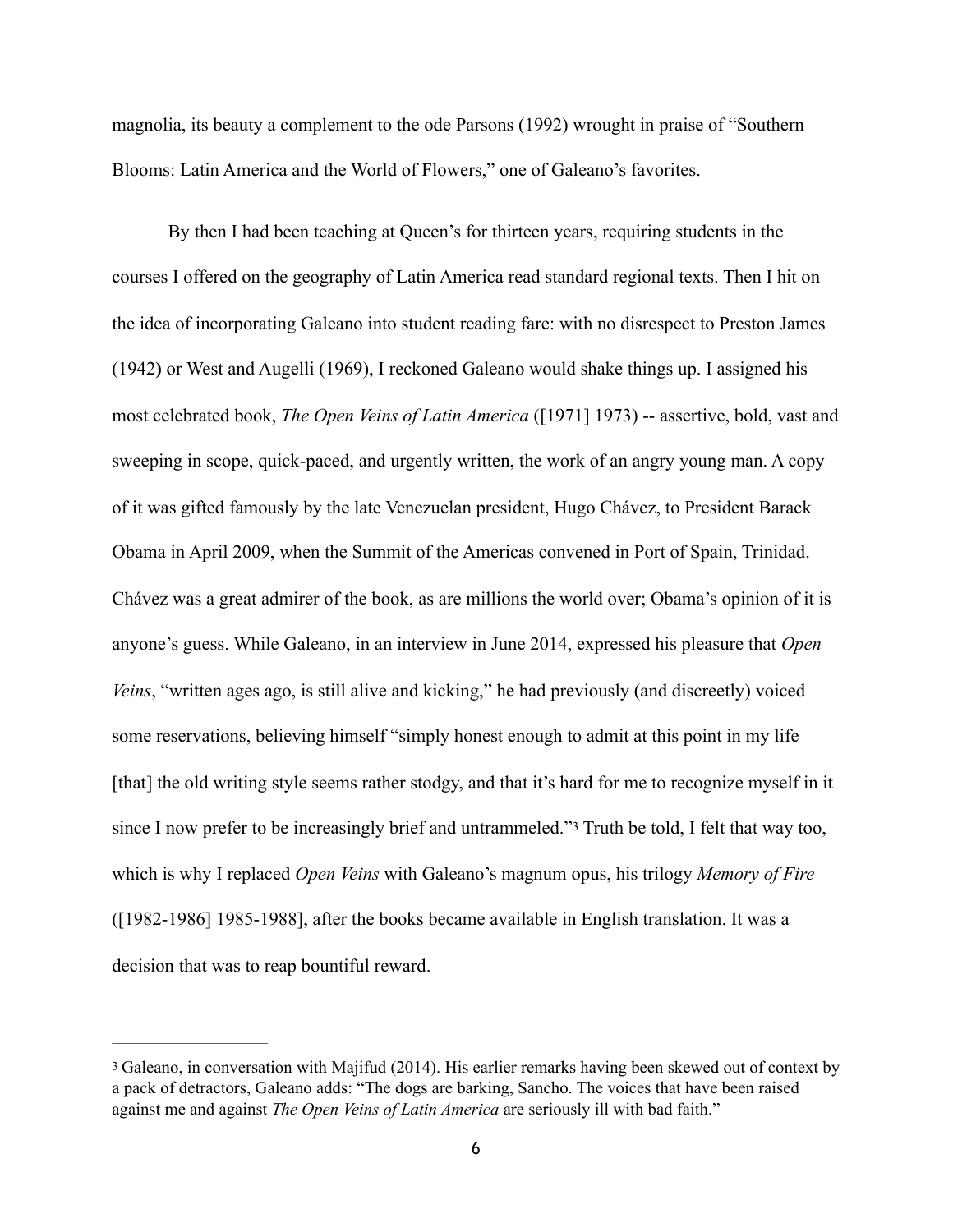**The Making of** *Memory of Fire*



<span id="page-6-1"></span>Galeano painstaking years."[4](#page-6-0) His political views having forced him to flee his native Uruguay after a military coup on June 27, 1973, and Argentina three years later, *Memory of Fire* was composed in the decade between 1976 and 1985 when he lived in exile near Barcelona. "One has to turn exile into an act of creation," he asserted, which is precisely what he did. The opening volume of *Memoria del fuego*, *Los nacimientos*, "origins" or "genesis," I had noticed when it was reviewed by Mario Merlino (1983) in the literary supplement of the Spanish daily *El País.* As soon as I got hold of a copy, I realized I was dealing with a unique approach to the study of the past. Gone was the illusion of objectivity, replaced by a passion for narrating with vivid economy. All sorts of emotions run high – raw, stark, uncompromising, in no way apologized for. I felt liberated, as liberated as the subject matter rendered by Galeano in short, superbly crafted vignettes, unbound from the tyranny of conventional scholarly discourse. The academic in me, however, could not help but be struck by the impressive bibliography upon which Galeano's

<span id="page-6-0"></span>[<sup>4</sup>](#page-6-1) Asked in an interview with José Guerrero Martín (1983) how *Open Veins* came to be, Galeano replied: "I wrote it toward the end of 1970. It took me ninety nights, and a lot of coffee."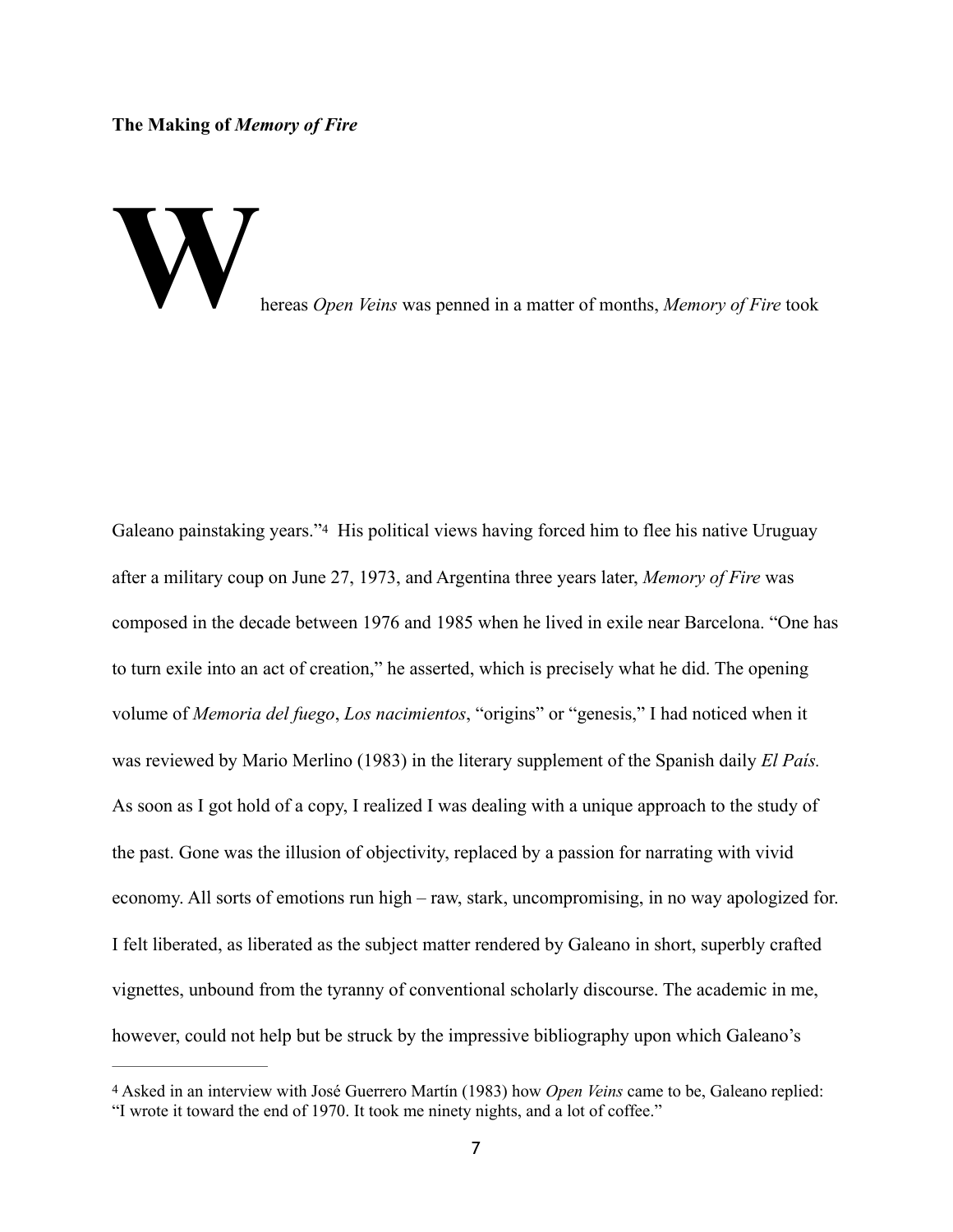work was founded, 227 sources for that initial volume alone. By the time *Los nacimientos* ("Genesis") was followed, in 1984, by *Las caras y las mascaras* ("Faces and Masks") and *El siglo del viento* ("Century of the Wind") in 1986, Galeano's consultation of 1,063 published titles had resulted in the honing of over 1,200 elegantly wrought cameos of time, place, and episode.

 For the Americas in their entirety, but especially for Latin America, Galeano has shaped a vibrant, living history. *Genesis* covers the period from time immemorial through the era of European entry up to the year 1700. *Faces and Masks* anchors readers in the eighteenth and nineteenth centuries, *Century of the Wind* in the twentieth. Few vignettes run more than 500 words in length. He cuts to the quick, searching for essence, creating a form of art in which much is said by resorting to as few words as possible. Of why he took on the project, when equally worthy but less demanding endeavors were begging, Galeano ([1982] 1985: xv) writes:

I was a wretched history student. History classes were like visits to the waxworks or the Region of the Dead. The past was lifeless, hollow, dumb. They taught us about the past so that we should resign ourselves with drained consciences to the present: not to make history, which was already made, but to accept it. Poor History had stopped breathing: betrayed in academic texts, lied about in classrooms, drowned in dates, they had imprisoned her in museums and buried her, with floral wreaths, beneath statuary bronze and monumental marble. Perhaps *Memory of Fire* can help give her back breath, liberty, and the word.

Regarding his decision to put pen to paper in the mode he did, Galeano ([1982] 1985: xv) is

equally forthright:

I don't know to what literary form this voice of voices belongs. *Memory of Fire* is not an anthology, clearly not; but I don't know if it is a novel or essay or epic poem or testament or chronicle ... Deciding robs me of no sleep. I do not believe in the frontiers that, according to literature's customs officers, separate the forms.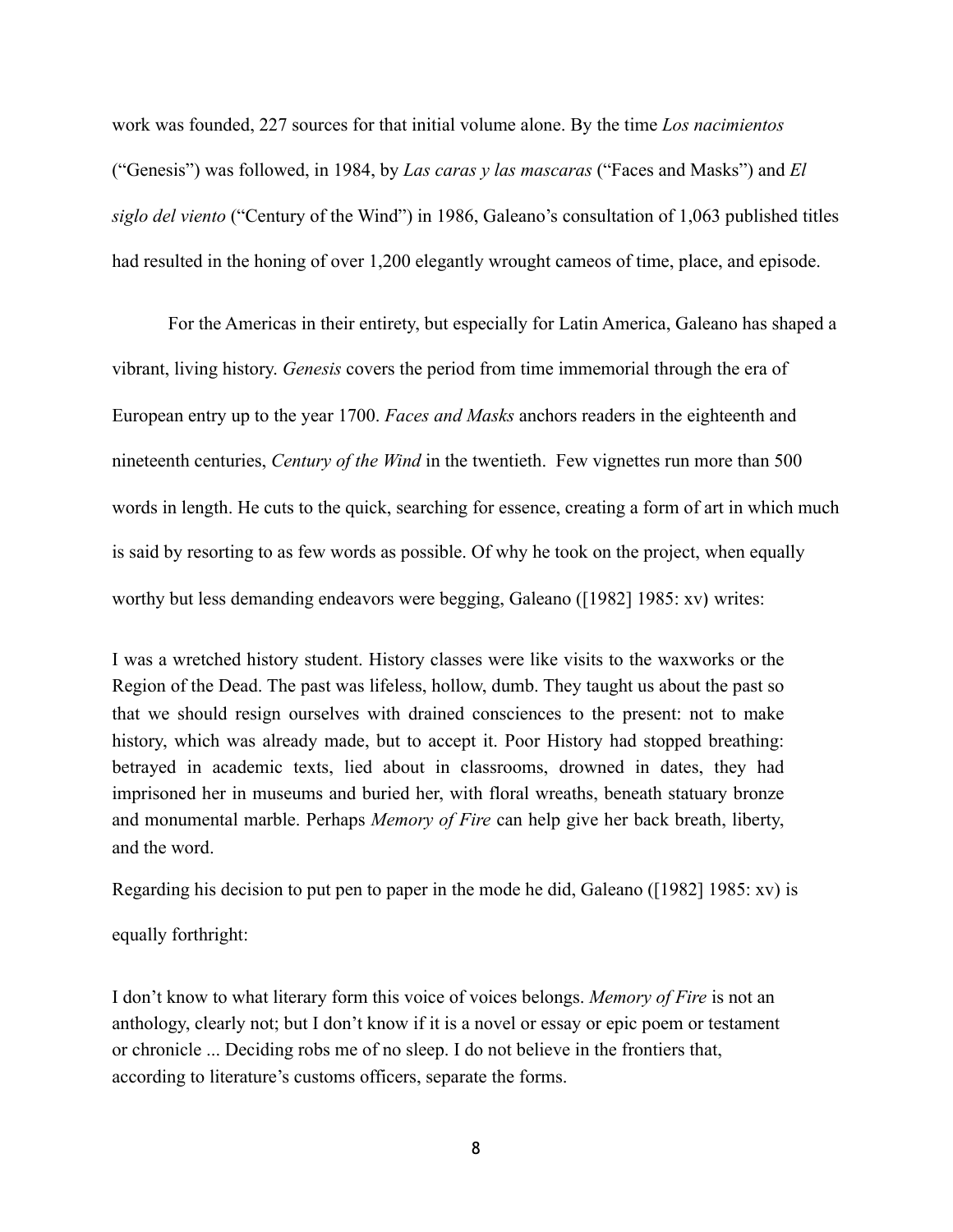I did not want to write an objective work -- neither wanted to nor could. There is nothing neutral about this historical narration. Unable to distance myself, I take sides: I confess it and am not sorry. However, each fragment of this huge mosaic is based on a solid documentary foundation. What is told here has happened, although I tell it in my style and manner.

Galeano closes *Memory of Fire*, in its English-language incarnation, with a letter to his friend and translator, Cedric Belfrage. With an almost palpable sense of relief that the mammoth task is over, and that he finds himself back home in Montevideo, Galeano ([1986] 1988: 278-79) states: "My Dear Cedric: Here goes the last volume of *Memory of Fire*. As you'll see, it ends in 1984. Why not before, or after, I don't know. Perhaps because that was the last year of my exile, the end of a cycle, the end of a century; or perhaps, because the book and I know that the last page is also the first." After Belfrage's death in June 1990 -- "a part of me died with him," Galeano ([1989] 1991, 9) lauded in tribute, "a part of him lives with me" -- the reins of translation were passed on to Mark Fried, who had collaborated with Belfrage in rendering *Memory of Fire* into English. Fried, who began working directly with Galeano in 1991, now has seven titles to his laurels as Galeano's translator, with a posthumous one to come.<sup>5</sup>

#### <span id="page-8-1"></span>**Classroom Resonance and Return of Memory**

<span id="page-8-0"></span>[<sup>5</sup>](#page-8-1) Galeano (2016). The book's title, *El cazador de historias*, is a fitting one: Galeano, above all else, was a hunter (and gatherer) of stories, besides being a master at telling them.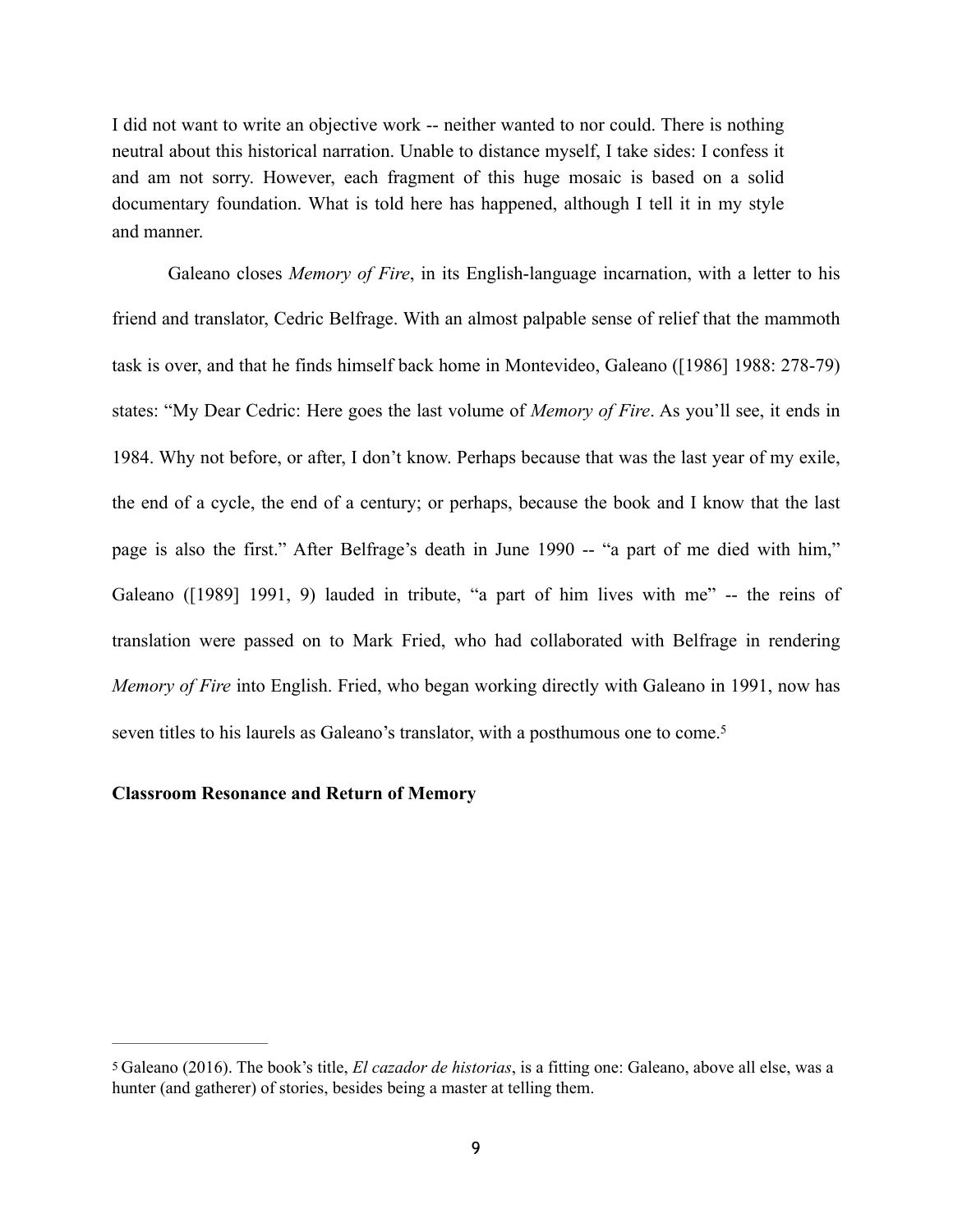# Tudents in my Latin American classes at Queen's still read mainstream texts, but

nothing compares with the enthusiasm they generate, the creativity they are exposed to and become part of, when grappling with *Memory of Fire*. No other exposition about the history and geography of Latin America, at least one that I'm aware of, guarantees such a rich return, emotionally as much as pedagogically. I know this because of the quality of the student assignments I get to grade, in which Galeano's trilogy not only informs but moves and inspires them to undertake a project based on its contents. I know this also because of their answers to one question that often features in their final exam. Here it is in a recent incarnation:

Now it's *your* turn! Having heard about how prominently his work features in our classes, Eduardo Galeano has written to you from his home in Montevideo, Uruguay. A new edition of *Memory of Fire* is to be published, and he wants to update *Century of the Wind* to bring it into the third millennium. He asks that you furnish him with ideas about what to include. For the years between 1984 and the present, provide Galeano with five options, rendering them (as best you can) in the vignette format your study of *Memory of Fire* indicates he might prefer.

When I met him in Havana in December 2001, I took pleasure in handing the freshly minted "Dr. Galeano" a selection drawn from student responses over preceding years. He looked at the top copy quizzically, flicking through the rest. Once he realized what I'd presented him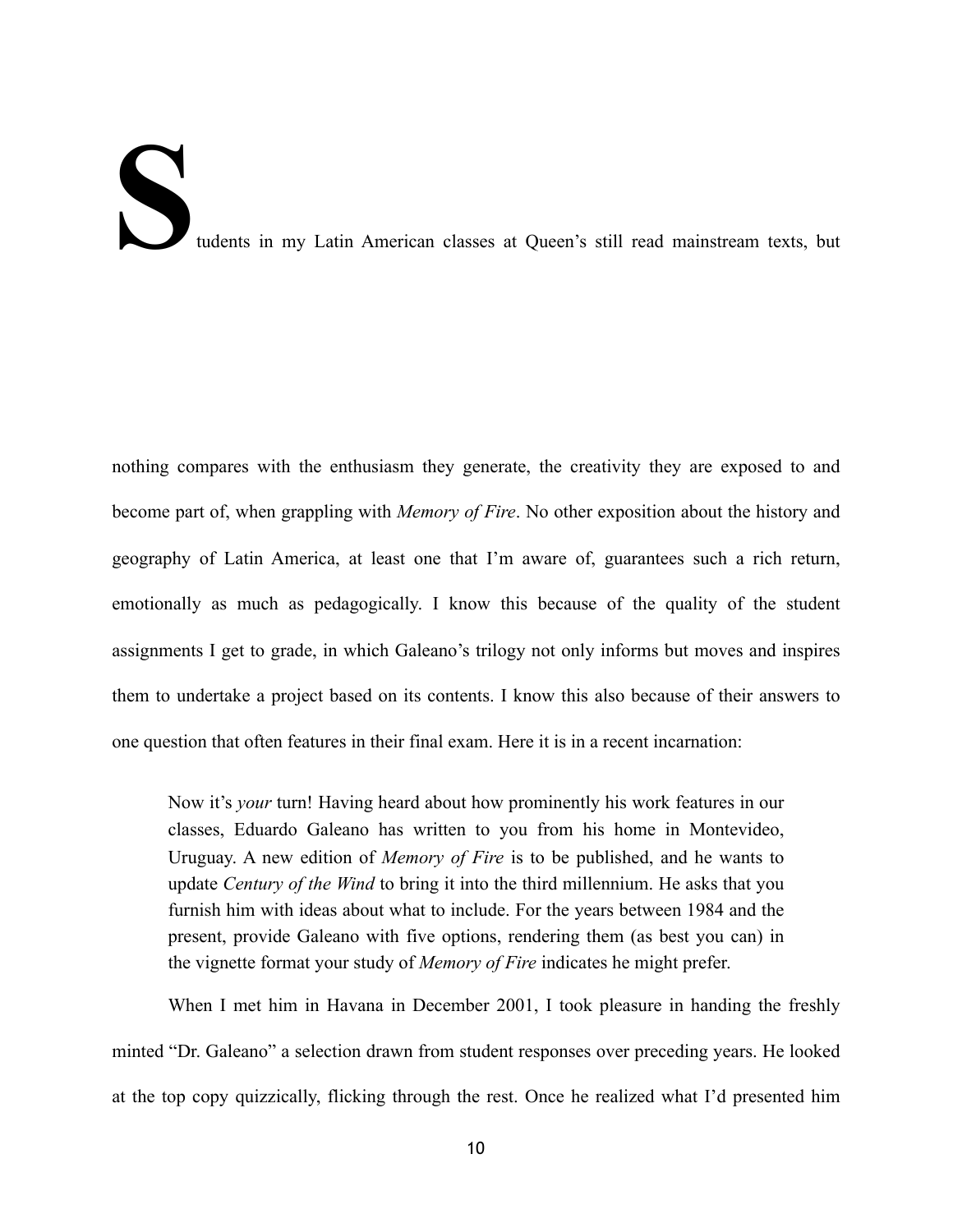with, he nodded his head and smiled. "What a wonderful idea, George," he said. "Your students are finishing the book for me."

By way of returning Galeano's gift of memory back to him, I bid him farewell by sharing a vignette called "Four Angels," composed by Fiona Akins when she was as an undergraduate student in geography at Queen's from 1998 to 2003. Fiona's vignette contemplates, and puts into context, the iconography of *Guatemala: Nunca Más*, a massive human rights project embarked on by the Catholic Church to document what took place during the armed conflict in Guatemala between 1960 and 1996[.6](#page-10-0) It also engages *Haunted Land* (2001), a documentary by filmmaker Mary Ellen Davis. In both works, the image of an angel is a hovering presence, the creation of photographer Daniel Hernández-Salazar -- hence Fiona's title.

<span id="page-10-1"></span>It is 1998. A peace accord that is supposed to be "firm and lasting" was signed barely fifteen months ago. After three arduous years, the toil of 600 trained investigators responsible for gathering together 1,500 eyewitness testimonies, four out of five of them those of Maya Indians, are finally over:

The wings are beautiful: sleek and white, clean and startling. They are the wings of angels. They are born from the death of a nameless victim, one more in a litany of silent deaths that have haunted the Guatemalan landscape. Daniel Hernández-Salazar, the mother who gave birth to these angels, cradled the broken, quieted, discombobulated body, and from the pieces chose the wings, the smooth carved shoulder blades. He gives these dead parts to a living body, and thus creates an image of all Guatemalans: life in concert with death, hope with despair, the dark of the past with the light of the future. His angels startle the viewer, in four heart-

<span id="page-10-0"></span>[<sup>6</sup>](#page-10-1) Oficina de Derechos Humanos del Arzobispado de Guatemala (1998)/Human Rights Office of the Archdiocese of Guatemala (1999). In Spanish, the former constitutes four thick tomes; in English, the latter is a one-volume distillation.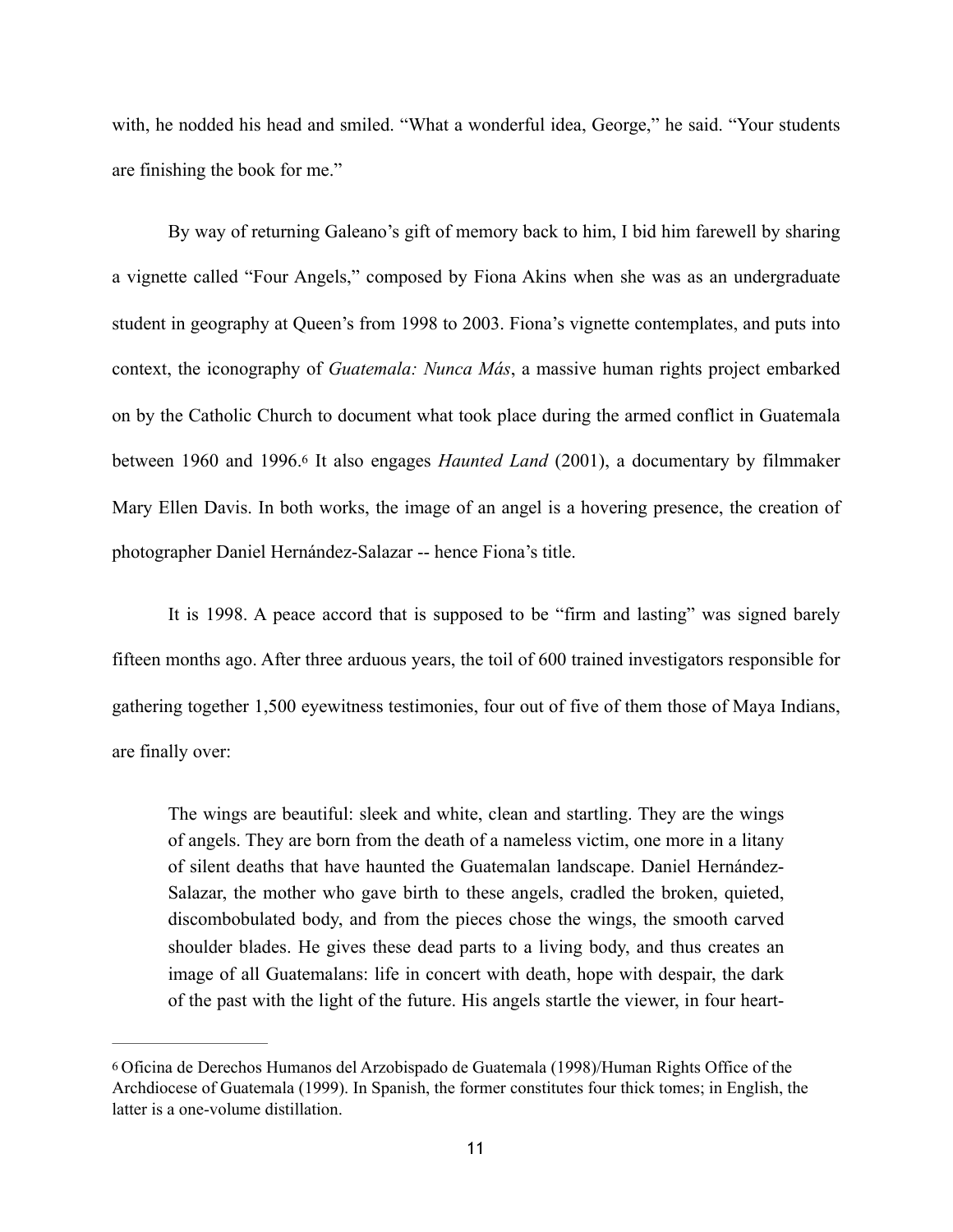stopping images, two promised words: *Nunca más*. Never again, the angels plead, and then promise, will Guatemala be so violently, painfully, and repeatedly beaten. The first three angels lived silent, deaf, and blind for 36 years of crippling atrocities. The fourth, brother to the three, remembers and screams in anger, heartbreak, and recovery, *para que todos lo sepan*. [7](#page-11-0)

<span id="page-11-1"></span>"So that all shall know" – and remember, an apt epitaph for Eduardo Galeano, whose fire

of memory, coruscating, shines on.

<span id="page-11-0"></span>[<sup>7</sup>](#page-11-1) Fiona Akins handed in her take-home exam on December 17, 2002. This excerpt from it appears with her permission.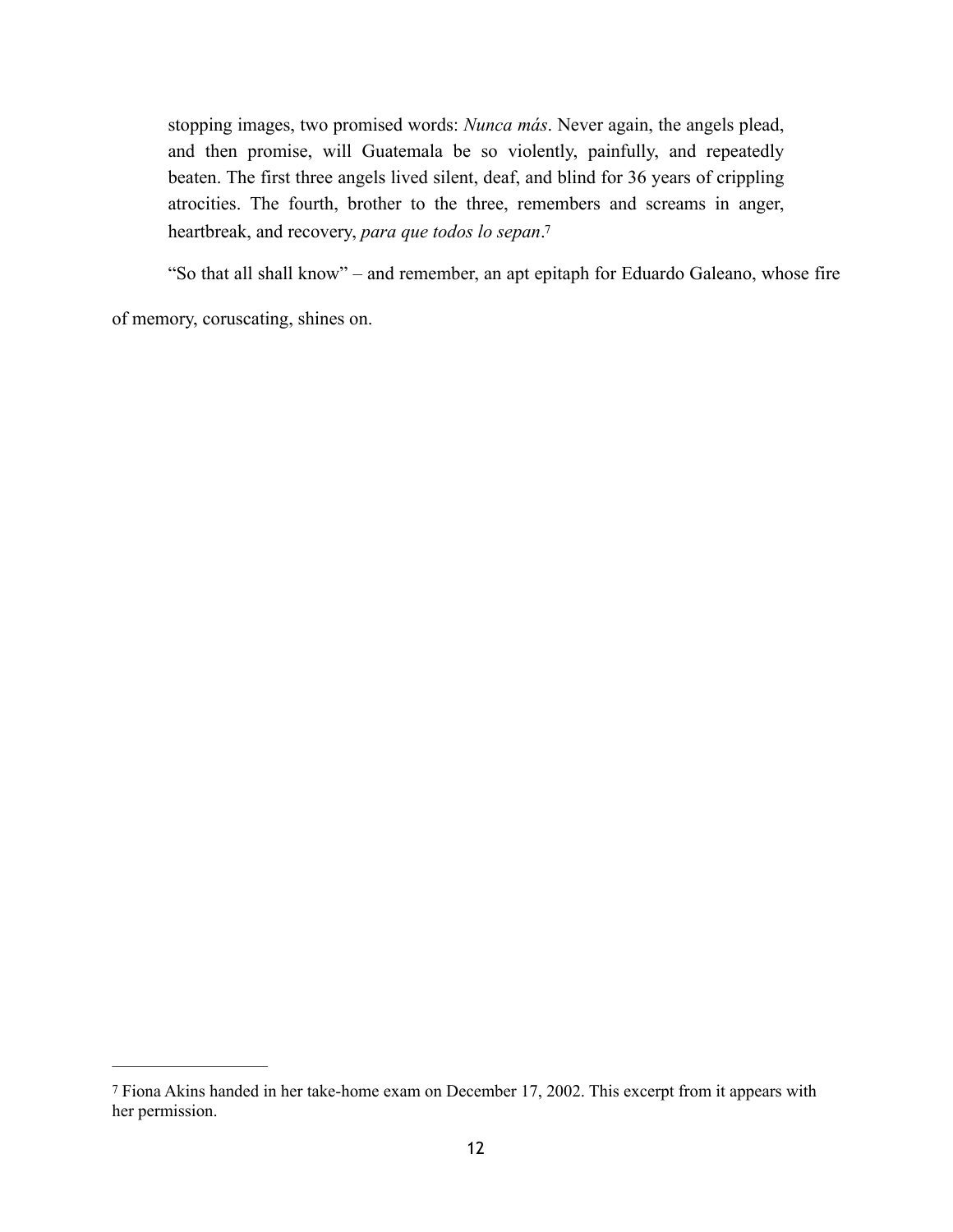# **References Cited**

Butzer, Karl W. 1992. "Judgment or Understanding? Reflections on 1492." *Queen's Quarterly* 99, 3: 581-600.

Davis, Mary Ellen. 2001. *Haunted Land*. Montreal: Productions B'alba.

Galeano, Eduardo. [1967] 1969. *Guatemala*: *Occupied Country*. Translated by Cedric Belfrage. New York: Monthly Review Press.

\_\_\_\_\_ . [1971] 1973. *The Open Veins of Latin America: Five Centuries of the Pillage of a Continent.* Translated by Cedric Belfrage. New York: Monthly Review Press.

\_\_\_\_\_. [1978] 1983. *Days and Nights of Love and War*. Translated by Judith Brister. New York: Monthly Review Press.

\_\_\_\_\_ . [1982] 1985. *Memory of Fire I: Genesis*. Translated by Cedric Belfrage. New York: Pantheon Books.

\_\_\_\_\_ . [1984] 1987. *Memory of Fire II: Faces and Masks*. Translated by Cedric Belfrage. New York: Pantheon Books.

\_\_\_\_\_ . [1986] 1988. *Memory of Fire III: Century of the Wind*. Translated by Cedric Belfrage. New York: Pantheon Books.

\_\_\_\_. [1989] 1991. *The Book of Embraces*. Translated by Cedric Belfrage. New York: W. W. Norton.

\_\_\_\_ . 2016. *El cazador de historias*. Mexico: Siglo XXI.

Guerrero Martín, José. 1983. "Eduardo Galeano y la memoria latinoamericana." *El País: Libros*. February 20.

Human Rights Office of the Archdiocese of Guatemala. 1999. *Guatemala: Never Again!* Maryknoll, NY: Orbis Books.

James, Preston E. 1942. *Latin America*. New York: The Odyssey Press.